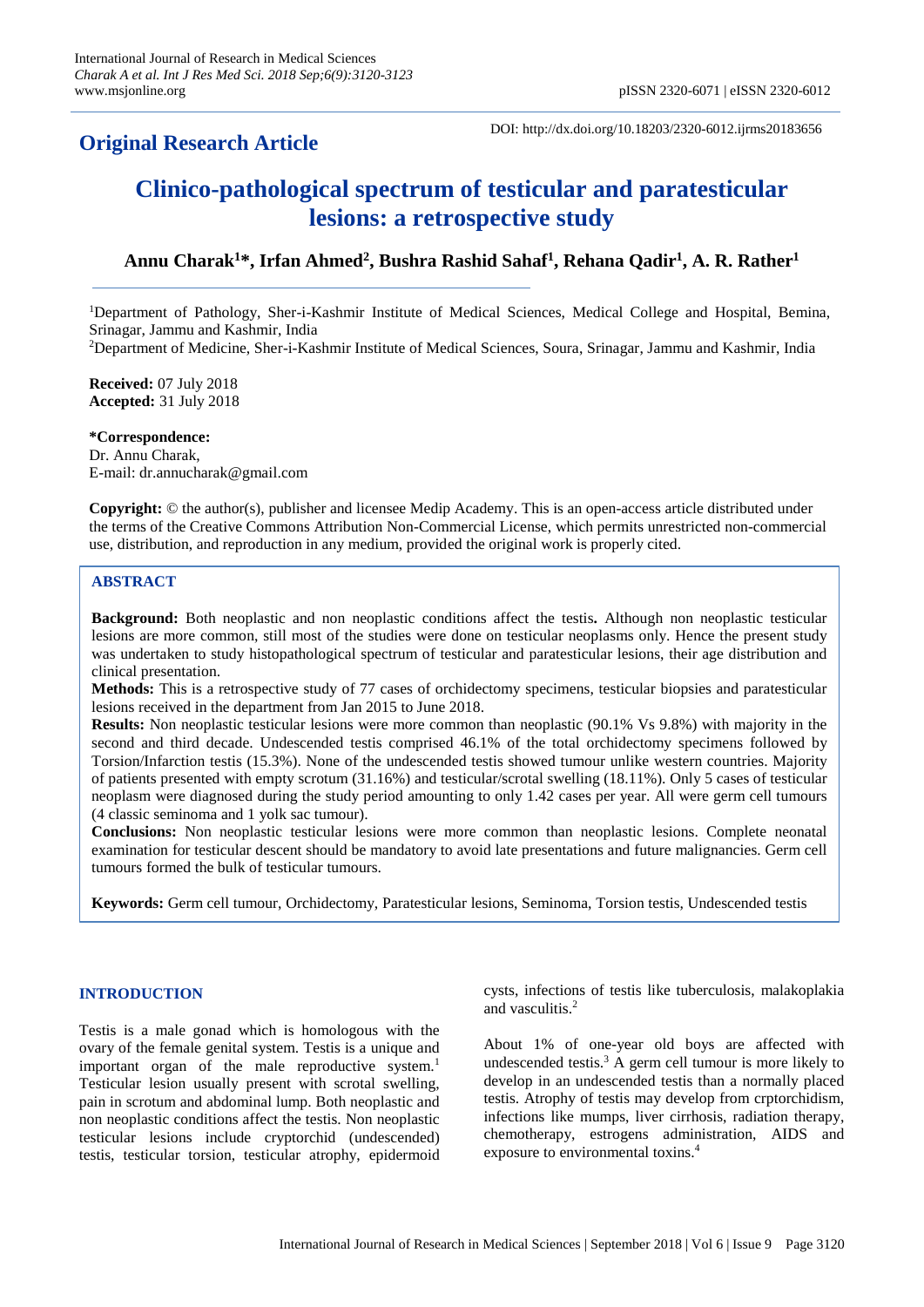Though the testicular tumours account for less than 1% of all malignancies in males, they constitute the fourth most common cause of death from neoplasia in younger males.<sup>5</sup> Its incidence has been increasing in the western countries since the middle of twentieth century.<sup>6</sup> There is a definite geographic and racial distribution in testicular tumours and its age distribution is also distinct from other tumours.<sup>7</sup> The present study was undertaken to study histopathological spectrum of testicular and paratesticular lesions, their age distribution and clinical presentation from one of the tertiary care hospitals of Kashmir valley.

# **METHODS**

The retrospective study was conducted in the department of pathology SKIMS Medical college and hospital Bemina, Srinagar, J and K, India over a period of three years and six months from January 2015 to June 2018. There were total of 77 cases. It comprises 52 orchidectomy specimens, 20 testicular biopsies and 5 paratesticular swellings.

Age, clinical details and indications of surgery/biopsy were noted from the requisition forms obtained from the record section of the department of pathology. The corresponding histopathology slides were also retrieved and reviewed wherever required.

The specimens received were fixed in 10% neutral buffered formalin and processed by routine histotechniques using an automated tissue processor and sections were stained with Haematoxylin and Eosin. Ziehl-Neelsen (ZN) staining was done wherever required for detection of acid fast bacilli (AFB). Immuno histochemistry (IHC) was done wherever necessary. Data was analysed using the SPSS Version 20 and presented as frequency and percentage. Testicular tumours were classified according to WHO classification (2004).<sup>8</sup>

## **RESULTS**

A total of 77 cases of testicular and paratesticular lesions received in the department over a period of three years and six months were included in the study. It comprises 52 orchidectomy specimens, 20 testicular biopsies and 5 paratesticular swellings.

#### **Table 1: Mode of presentation.**

| <b>Clinical presentation</b>             | <b>Number of cases</b> | $\frac{0}{\sqrt{2}}$ |
|------------------------------------------|------------------------|----------------------|
| Empty scrotum                            | 24                     | 31.16%               |
| Infertility/azoospermia                  | 20                     | 25.97%               |
| Scrotal/testicular swelling              | 14                     | 18.18%               |
| Testicular pain                          | 10                     | 12.98%               |
| Scrotal swelling+pain+fever 04           |                        | 5.19%                |
| As part of hernia repair or<br>treatment | 05                     | 6.49%                |
| Total                                    |                        |                      |

Table 1 shows the mode of presentation. The most common presenting complaint was empty scrotum (31.16%) followed by scrotal/testicular swelling (18.11%) and testicular pain (12.98%). About 6.41% of orchidectomies specimens received were part of hernia repair or treatment. The histopathological spectrum of orchidectomies specimen along with age distribution is summarized in Table 2.

|  |  |  | Table 2: Histopathological spectrum of orchidectomy specimens along with age distribution. |  |  |  |  |
|--|--|--|--------------------------------------------------------------------------------------------|--|--|--|--|
|--|--|--|--------------------------------------------------------------------------------------------|--|--|--|--|

| <b>Testicular lesions</b>         | $0 - 10$ | $11 - 20$ | 21-30          | $31-40$  | $-41 - 50$     | $51-60$  | 61-70          | 71-80    | Total $(\% )$ |
|-----------------------------------|----------|-----------|----------------|----------|----------------|----------|----------------|----------|---------------|
| Undescended testis                | 04       | 08        | 06             | 04       | $\Omega$       | $\Omega$ | $\theta$       | $\Omega$ | 24 (46.1%)    |
| Atrophic testis                   | 0        | $\Omega$  | 0              | $\Omega$ | $\Omega$       | 02       | $\Omega$       | $\theta$ | $02(3.8\%)$   |
| Torsion/infarction testis         | $\Omega$ | 04        | 03             | $\Omega$ | $\Omega$       | $\Omega$ | $\overline{0}$ | $\theta$ | 08 (15.3%)    |
| Testicular abscess                |          | $\Omega$  | 02             | $\Omega$ | $\Omega$       | 02       | $\theta$       | $\Omega$ | 04 (7.6%)     |
| Granulomatous orchitis            | $\Omega$ | $\Omega$  | $\Omega$       | $\Omega$ | 01             | $\Omega$ | $\theta$       | $\Omega$ | $01(1.92\%)$  |
| Leydig cell hyperplasia           | 0        | $\Omega$  | 0              | 01       | $\Omega$       | $\Omega$ | $\theta$       | $\Omega$ | $01(1.9.2\%)$ |
| Miscellaneous (hernia, hydrocele) | $\theta$ | $\theta$  | $\Omega$       | $\Omega$ | $\Omega$       | 02       | $\Omega$       | $\Omega$ | $07(13.4\%)$  |
| Seminoma-classic                  | 0        | $\Omega$  | 0 <sub>1</sub> | 0        | 0 <sub>1</sub> | $\Omega$ | 02             | $\theta$ | 04(7.6%)      |
| Yolk sac tumour                   | $\Omega$ | $\Omega$  | $\Omega$       | $\Omega$ | $\Omega$       | $\Omega$ | $\theta$       | $\Omega$ | $01(1.92\%)$  |
| Total                             | 04       | 13        | 13             | 07       | 03             | 08       | 03             | $\Omega$ | 52 (100%)     |

Undescended testis comprised 46.1% of the total orchidectomies received. It was followed by torsion/infarction testis (15.3%) and testicular abscess (7.6%). Atrophic testis was noted in 3.8% of orchidectomies specimens received. A single case of granulomatous orchitis and leydig cell hyperplasia was seen. AFB was not detected by ZN staining. Orchidectomies formed the part of treatment in 2 cases (3.8%) of hydrocele.

Only 5 cases (9.6%) of testicular neoplasm were diagnosed during the study period amounting to only 1.42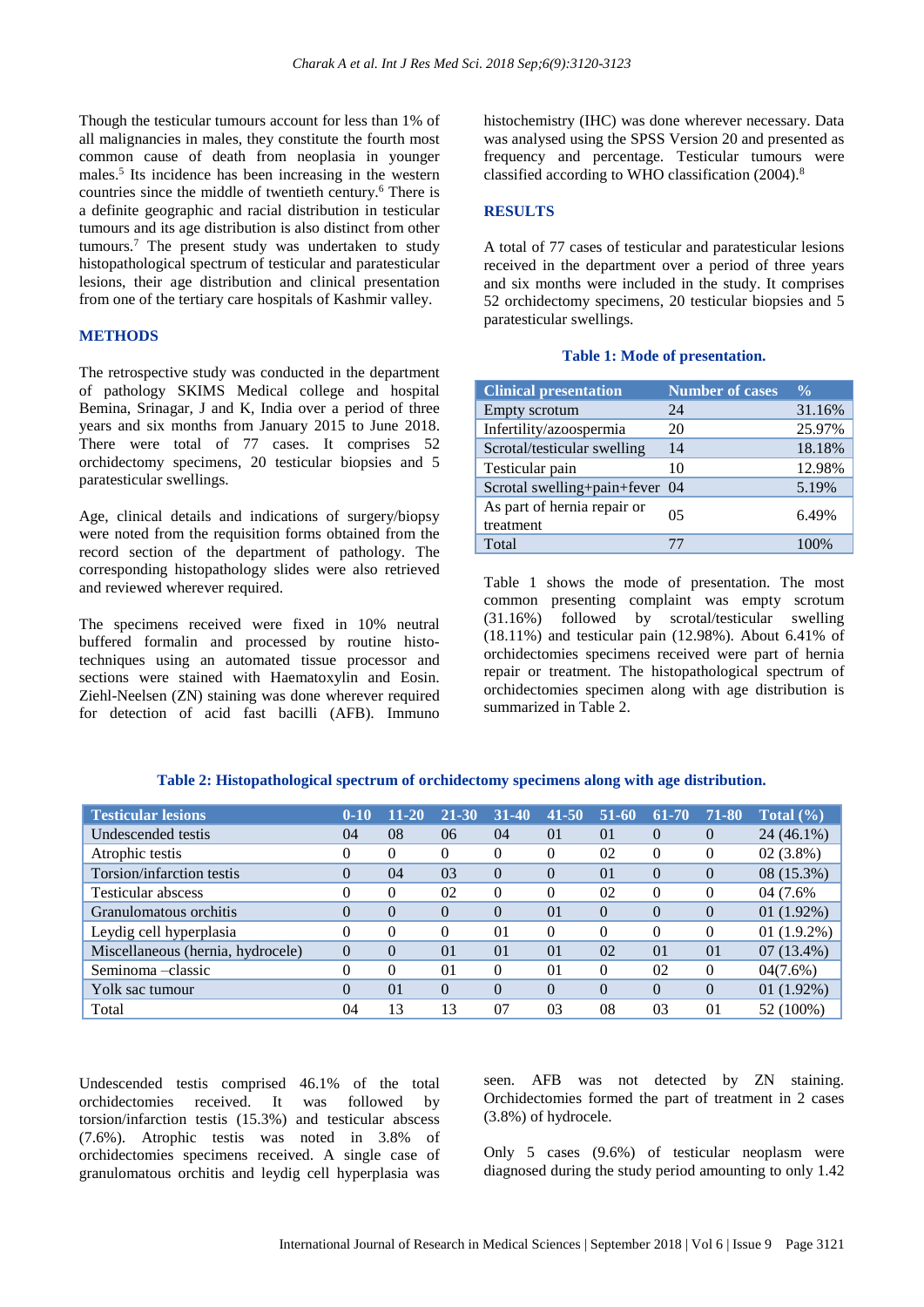cases per year. All the 5 cases were germ cell tumour with age range of 15-67 years. Seminoma (n=4, 80%) was the commonest neoplasm followed by yolk sac tumour (n=1, 20%). In our study, none of the orchidectomy specimen received for undescended testis showed tumour.

About 33% cases of undescended testis were noted in the 11-20 years age group and 25% in 21-30 years age group. Age range of 6 to 55 years was noted. Torsion/infarction testis was mostly observed in the second decade of life (50%) followed by third decade (37.5%). Among testicular abscess, 2 cases each were seen in the age group of 21-30 and 51-60 years. In contrast to other studies, 2 cases (50%) of classic seminoma were noted in the elderly groups of patients of 61-70 years. A single case of yolk sac tumour was noted in a 15-year-old boy.

About 98.07% (n=51) of orchidectomies were unilateral and 1.92% (n=1) was bilateral with 52.94% right sided and 47.05% left sided.

All the 20 testicular biopsies received were for evaluation of infertility/azoospermia. Out of these, 9 cases were in the 21-30-year age group and 11 cases in 31-40 year age group. Atrophic testis  $(n=5, 25%)$  was the most common histopathological diagnosis followed by maturation arrest  $(n=4, 20\%)$  and sertoli cell only syndrome  $(n=2, 10\%)$ . Normal spermatogenesis was seen in 2 cases (10%). About 1 case (5%) each of granulomatous orchitis and leydig cell hyperplasia was observed. Biopsy was considered unsatisfactory in 5 cases (25%) as only epididymal tissue was received.

Among paratesticular swellings, 2 cases of epididymal cyst, 1 case each of adenomatoid tumour and

spermatocele were seen in 41-50-year age group. A single case of inflammatory leiomyosarcoma of epididymis was noted in a 34-year-old male which was confirmed by IHC.

#### **DISCUSSION**

Both neoplastic and non neoplastic conditions affect the testis. In our study, non neoplastic lesions of testis were more common than neoplastic lesions (90.1% vs. 9.8%) which are correlating with other Indian studies as shown in Table 3.5,9-11

## **Table 3: Comparison of percentage incidence of benign and malignant lesions.**

| <b>Authors (years)</b>              | <b>Benign</b> | <b>Malignant</b> |
|-------------------------------------|---------------|------------------|
| Karki S et al <sup>11</sup> (2012)  | 88.5%         | 11.4%            |
| Patel MB et al <sup>5</sup> (2015)  | 85%           | 15%              |
| Deore KS et al <sup>10</sup> (2015) | 91.7%         | 8.2%             |
| Mansi Sharma et al $(2017)$         | 93%           | 7%               |
| Present study (2018)                | 90.1%         | 9.8%             |

We found undescended testis (46.1%) as the most common non neoplastic lesion. However, none of the cases showed malignancy. A study by Sharma M et al, also showed the same results.<sup>9</sup> In other studies from India, inflammatory lesions and torsion testis is the most common non neoplastic lesion.

In our study, undescended testis and torsion testis was commonly noted in second decade of life which is similar to study by Patel MB et al.<sup>5</sup> Comparison of histopathological types of non neoplastic testicular lesions among other similar studies is given in Table  $4^{2,5,9,12}$ 

| <b>Testicular lesion</b>  | <b>Reddy H et</b><br>al <sup>2</sup> (n=86) | <b>Mansi Sharma</b><br>et al <sup>9</sup> (n=53) | Patel MB et<br>al <sup>5</sup> (n=85) | <b>Gaikwad SL et</b><br>al <sup>12</sup> (n=120) | <b>Present study</b><br>$(n=77)$ |
|---------------------------|---------------------------------------------|--------------------------------------------------|---------------------------------------|--------------------------------------------------|----------------------------------|
| Undescended testis        | 14%                                         | 39.62%                                           | 8.24%                                 | 15.6%                                            | 46.1%                            |
| Torsion/infarction testis | 22.1%                                       | 18.86%                                           | 55.29%                                | 12.8%                                            | 15.3%                            |
| <b>Testicular abscess</b> | 19.76%                                      | 5.66%                                            | 16.47%                                | 18.7%                                            | 7.6%                             |
| Granulomatous orchitis    | 3.5%                                        | 3.77%                                            | 9.4%                                  | 6.8%                                             | 2.59%                            |
| Atrophic testis           | -                                           | 16.98%                                           | $\overline{\phantom{a}}$              | 9.80%                                            | 9.09%                            |

**Table 4: Comparison of histopathological types of non neoplastic testicular lesions.**

Testicular tumours were found to be rare in our study also, as described in the literature. All the 5 cases of neoplasm belonged to germ cell tumour category with 80% classical seminoma and 20% yolk sac tumour. Thus, amounting to only 1.42 cases per year. According to Mostofi et al, germ cell tumours constitute more than 94% of testicular tumours.<sup>13</sup> Studies by Moghe KV et al, and Deotra A et al showed seminoma commonest in the third and fourth decades. $14,15$  In our study, we found 2 out of 4 cases of classic seminoma in 61-70-year age groups.

In the study, we found high incidence of undescended testis and its late presentation. It can be due to the ignorance of the rural population which the hospital caters and referral of advanced cases of malignancies to the other tertiary care hospitals of Kashmir.